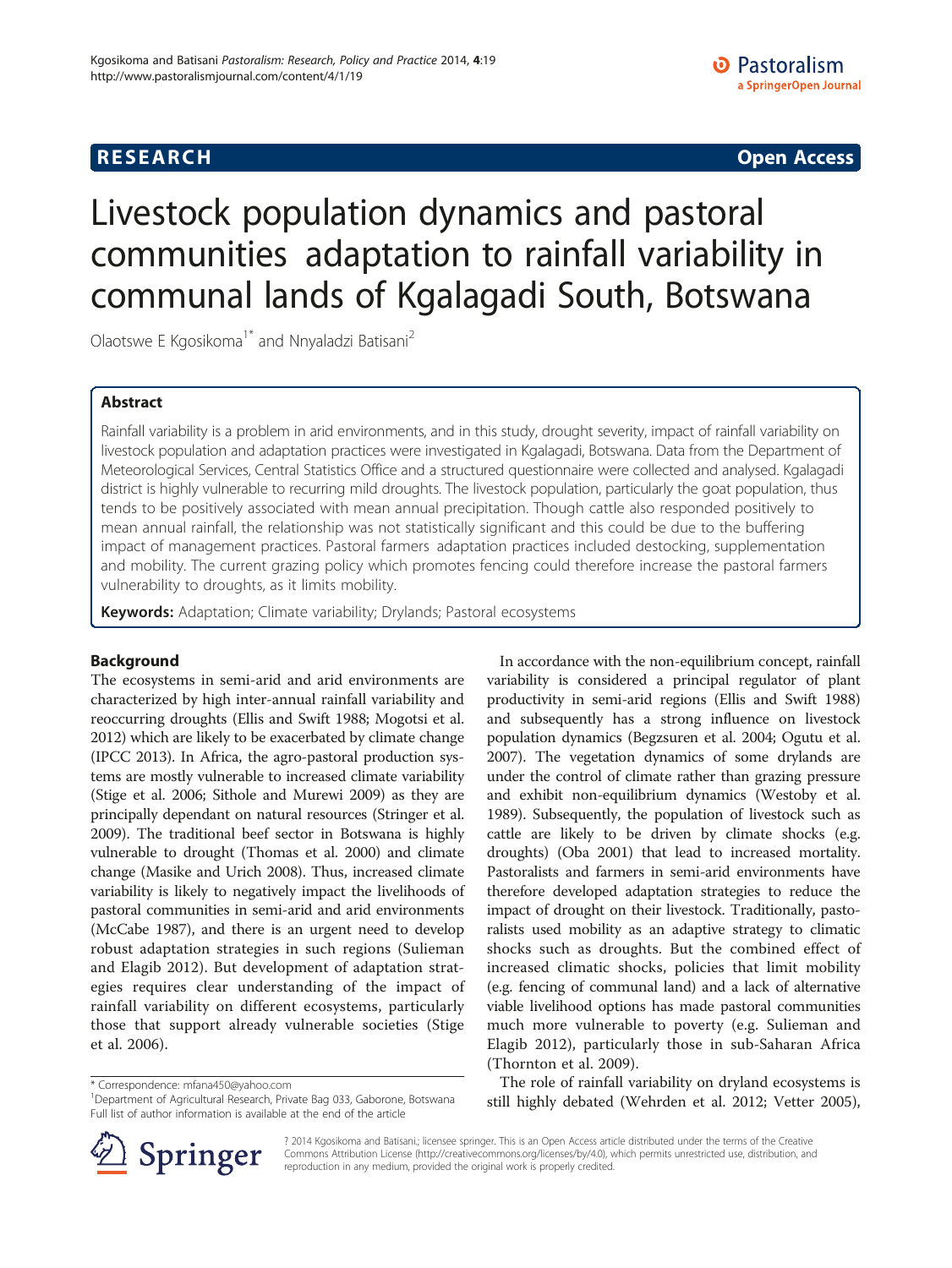and there is still limited understanding of interactions between livestock systems and climatic variability, especially how they may evolve in response to climatic changes in the future (Thornton et al. [2009](#page-8-0)). Thus, it is essential to understand how different livestock species are able to cope with shifts in environmental conditions (Best et al. [2007](#page-7-0)), especially extreme weather conditions. The current study investigates the impact of rainfall variability on livestock population dynamics and communities adaptation practices. Specifically, the objectives of this study are to (i) characterize drought severity, (ii) determine association between rainfall variability and livestock population dynamics and (iii) determine drought adaptation strategies in Kgalagadi South district, Botswana. Improved understanding of traditional management systems to climate variability is a prerequisite to developing adaptation strategies (McCabe [1987\)](#page-8-0) to climate variability and future climate change.

## Study area

The study was conducted in Kgalagadi South district, specifically Bokspits, located in the south-west of Botswana (Figure 1). The site was selected because it is one of the most arid parts of Botswana, and therefore, pastoral communities in this region are the most vulnerable to climatic variability. Hence, their challenges and coping strategies to rainfall variability could provide insights into what to expect in response to climate change. Kgalagadi district covers a total area of  $105,200$  km<sup>2</sup> and constitutes a large part of the Kgalagadi (Kalahari) desert ecosystem.

The climatic condition at Bokspits is arid, characterized by low rainfall of about 181.0? 15.4 mm (1975 to 2012), with high temporal  $(CV = 53.3%)$  and spatial fluctuations. The trend analysis indicates an increasing annual rainfall (Figure [2](#page-2-0)). Rainfall falls mostly from November to March, and therefore, there is an extended dry season which influences forage production from the rangeland.

The natural ecosystem varies from sandveld with bare rolling dunes covered by grasslands to low shrubland and shrub savanna along the Nossop and the Molopo rivers (Burgess [2003\)](#page-7-0); the soil is dominantly Kalahari sandy soil. The major land use in this district is dominated by wildlife conservation and pastoral farming such that about one third of the total area of the district is part of Kgalagadi Transfrontier Park. However, livestock production is the main economic activity, partly because low rainfall and poor soil fertility cannot support arable farming. The pastoral farming in Kgalagadi district is dominated by traditional production systems characterized by continuous grazing of livestock in communally

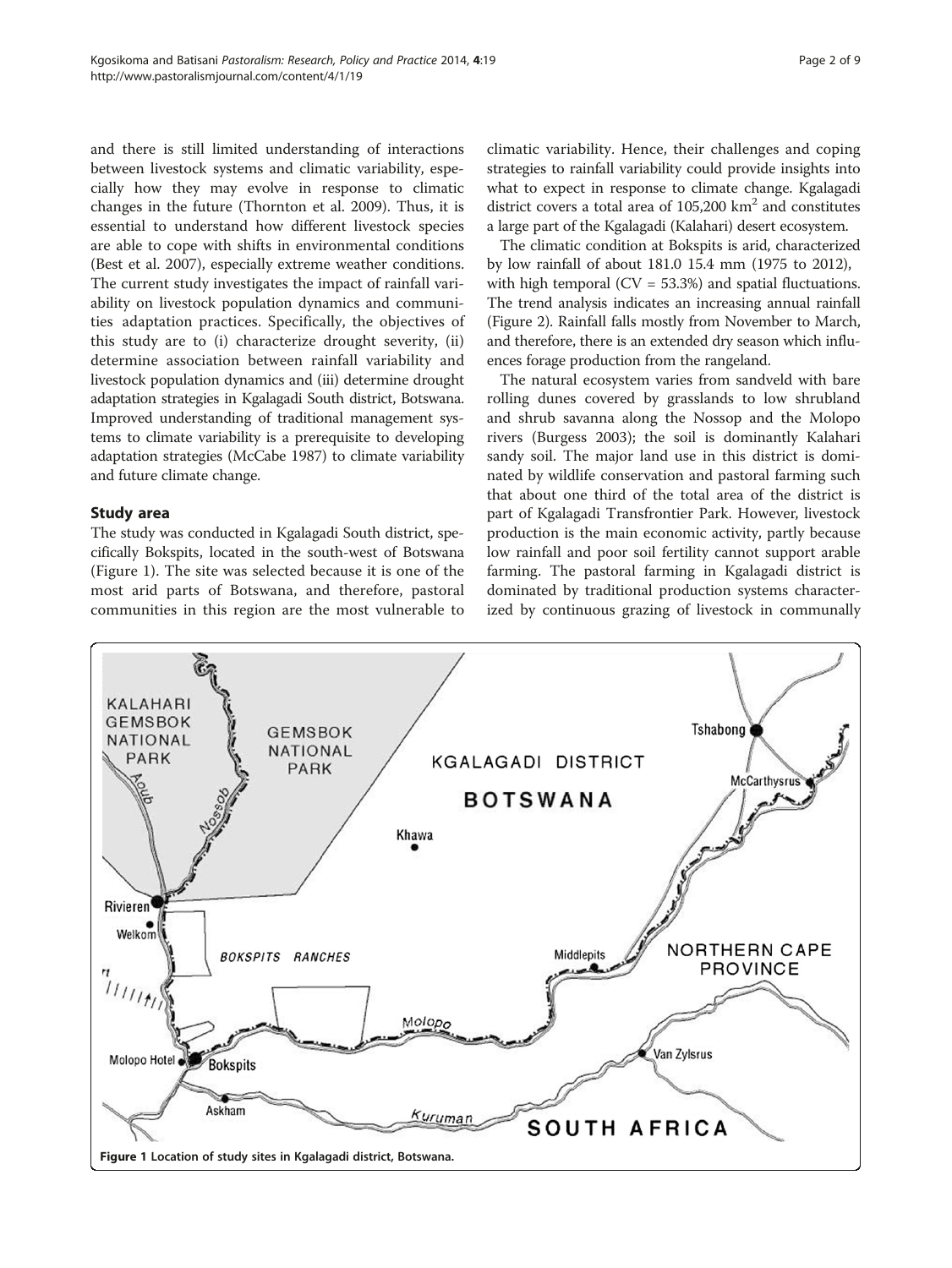<span id="page-2-0"></span>

shared land. Cattle and goats are the main livestock species reared, but sheep are widely owned in Kgalagadi South. This region is sparsely inhabited by about 42,000 people (CSO [2001\)](#page-7-0), and Tsabong town is the administrative centre for the district.

## Methods

The monthly rainfall data for Bokspits, located in Kgalagadi South, was obtained from the Department of Meteorological Services, the national authority on climate data collection. Bokspits was selected because the data for this village was available over 30 years (1975 to 2012) and therefore represents a long-term perspective. Longduration records were also desirable for calculating the Standardized Precipitation Index (SPI), as providing more reliable statistics. The SPI is used to assess the seriousness of drought conditions as shown in Table 1. In addition, Bokspits rainfall was also representative of Kgalagadi South area, and its low rainfall is likely to be limiting to livestock population growth.

In terms of livestock population dynamics, only data for dominant species (cattle and goats) was collected from the Government Statistics Unit. The time series on livestock populations and production performance indicators were based on annual surveys undertaken by the Agricultural Statistics Unit of the Central Statistics Office (CSO) in

collaboration with the Division of Agricultural Planning and Statistics (DAPS). The production performance indicators referred to birth rates, death rates and off-take rates for each livestock species, shown in Table [2](#page-3-0). The birth rate is the ratio of total number of births to total number of female animals (e.g. cows) during the survey year. The death rate is the ratio of total number of deaths over total number of animals during the survey year, while the offtake rate is the ratio of off-take (Sales − Purchase + Home slaughter) over total number of animals during the survey year (CSO [1996](#page-7-0)). The livestock data under the traditional production system was available for a period of 20 years from 1980 to 2003 with data gaps for 1991, 1992, 2000, 2004 and 2005 due to no data collection during those

|  |  |  |  |  | Table 1 SPI values and corresponding drought categories |  |  |
|--|--|--|--|--|---------------------------------------------------------|--|--|
|--|--|--|--|--|---------------------------------------------------------|--|--|

| <b>SPI values</b>  | Drought category |
|--------------------|------------------|
| 2.0 and above      | Extremely wet    |
| 1.5 to 1.99        | Very wet         |
| 1.0 to 1.49        | Moderately wet   |
| $-.99$ to $.99$    | Near normal      |
| $-1.00$ to $-1.49$ | Moderate drought |
| $-1.50$ to $-1.99$ | Severe drought   |
| $\leq -2.0$        | Extreme drought  |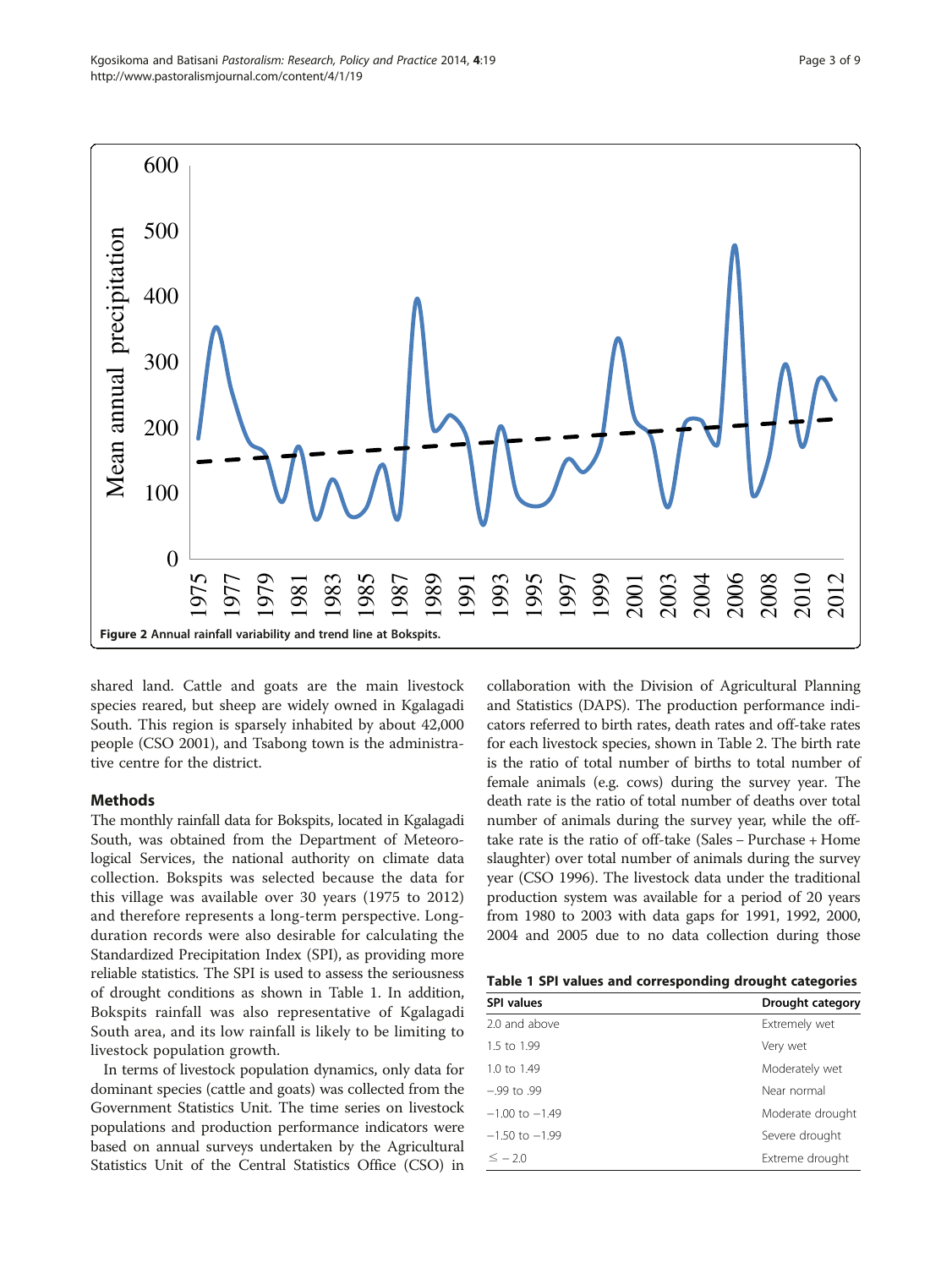<span id="page-3-0"></span>Table 2 Livestock performance indicators in Kgalagadi communal area

| <b>Performance indicators</b> | Cattle       | Goats        |
|-------------------------------|--------------|--------------|
| Birth rate                    | 51.89 ? 3.84 | 42.66 ? 1.23 |
| Death rate                    | 14322225     | 27.86 ? 2.78 |
| Off-take                      | 10.32 ? 0.80 | 12.15 ? 0.98 |

particular years. The limitation of the current data is lack of livestock populations at local community scale, and hence, data presented is at district level.

A structured questionnaire consisting of both open- and close-ended questions was used to collect data on the people s adaptation strategy to drought. Pastoral farmers, selected from alternating households from a random starting point, were asked about the strategies they practised to mitigate the impact of drought on livestock. The sample size in Bokspits ( $n = 40$ ) was small, and therefore, the questionnaire was also administered to the neighbouring village of Vaalhoek ( $n = 31$ ), about 5 km from Bokspits and therefore shares communal rangelands. Bokspits and Vaalhoek had about 105 and 51 households, respectively (IVPBOT 03, [2004](#page-7-0)). Two local enumerators were used to administer the questionnaire so that they could explain the questions clearly to respondents.

## Statistical analysis

Monthly rainfall data was used to calculate the SPI. A software known as SPI\_SL\_6.exe file downloaded online ([http://drought.unl.edu/monitor/spi/program/spi.program.](http://drought.unl.edu/monitor/spi/program/spi.program.htm) [htm](http://drought.unl.edu/monitor/spi/program/spi.program.htm)) was used to calculate the SPI from monthly rainfall data. Regression analysis in Minitab was used to determine associations between livestock populations and rainfall variability. The chi-square test in SPSS was used to compare adaptation strategies adopted by pastoral communities at Bokspits and Vaalhoek.

## Results

#### Drought characteristics in Kgalagadi

Precipitation in Bokspits fluctuated highly temporally as reflected by changes in SPI over the years as shown in Figure 3 and high rainfall coefficient of variation (53.3%). Both 12- and 24-month SPI indicated that drought is a recurring environmental problem as several SPI were negative; this was further supported by the high rainfall coefficient of variation. In particular, 1987 depicted an extremely dry year, followed by a wet year. However, extreme wet and dry periods based on the 12-month SPI were rare (2.7% and 1.6%, respectively) during the observed period (445 months). Most of the time (70%), the SPI indicated that precipitation was near normal to mild drought (0 to − .99) and then followed by

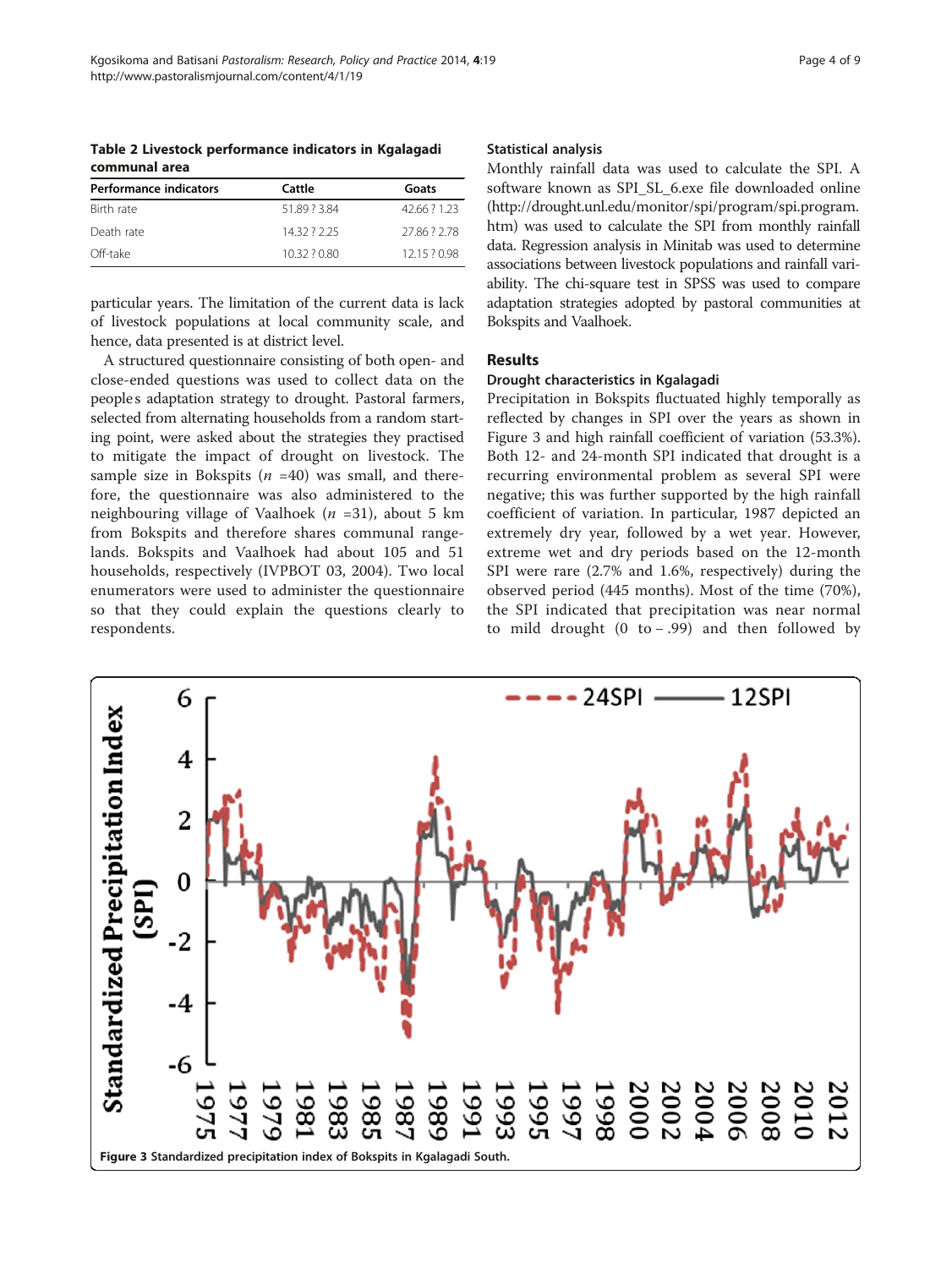moderately dry periods (10%). The SPI also indicated that drought frequencies had declined since around 2000 at Bokspits relative to the previous period. The 24-month SPI showed an increased frequency and severity of drought in Bokspits.

## Association between rainfall variability and livestock population dynamics

In general, the livestock population increased with increasing mean annual rainfall. This is illustrated by a positive association observed between the goat population and mean annual rainfall. The mean annual rainfall of Bokspits accounted for 43.4%  $(r^2)$  of goat population variability ( $P < 0.01$ ) (Figure 4). The goat death rate also decreased with increasing mean annual rainfall  $(P < 0.05)$ (Figure [5](#page-5-0)). The goat population in the study area was also positively correlated to the cattle population  $(r = 0.80,$  $P < 0.001$ ).

However, the cattle population was not significantly associated with Bokspits mean annual rainfall  $(P > 0.05)$ , and only a small variability of the cattles population was accounted for by Bokspits mean annual rainfall (Figure [6](#page-6-0)).

## The communities adaptation to rainfall variability

The pastoral community applied different drought coping strategies to reduce the impact of drought on their livestock (Table [3\)](#page-6-0). The pastoralists at Bokspits and Vaalhoek tend to destock during droughts. All pastoralists at Vaalhoek indicated that they supplement their livestock, compared to 80% of pastoralists at Bokspits who indicated that they supplement. Mobility was still practised at both sites, mostly at Bokspits as an alternative adaptation strategy.

## **Discussion**

## Drought characteristics in Kgalagadi

Rainfall in Kgalagadi was characterized by high temporal variability and high rainfall coefficient of variation. This indicates that the Kgalagadi ecosystem is likely to exhibit non-equilibrium dynamics as suggested by Ellis and Galvin ([1994\)](#page-7-0) and thus have implications for rangeland and livestock management (Oba et al. [2000](#page-8-0)). Precipitation largely ranged between normal and mild droughts, which tends to be consistent with another study conducted in other parts of Botswana (Batisane [2011](#page-7-0)). Such recurring

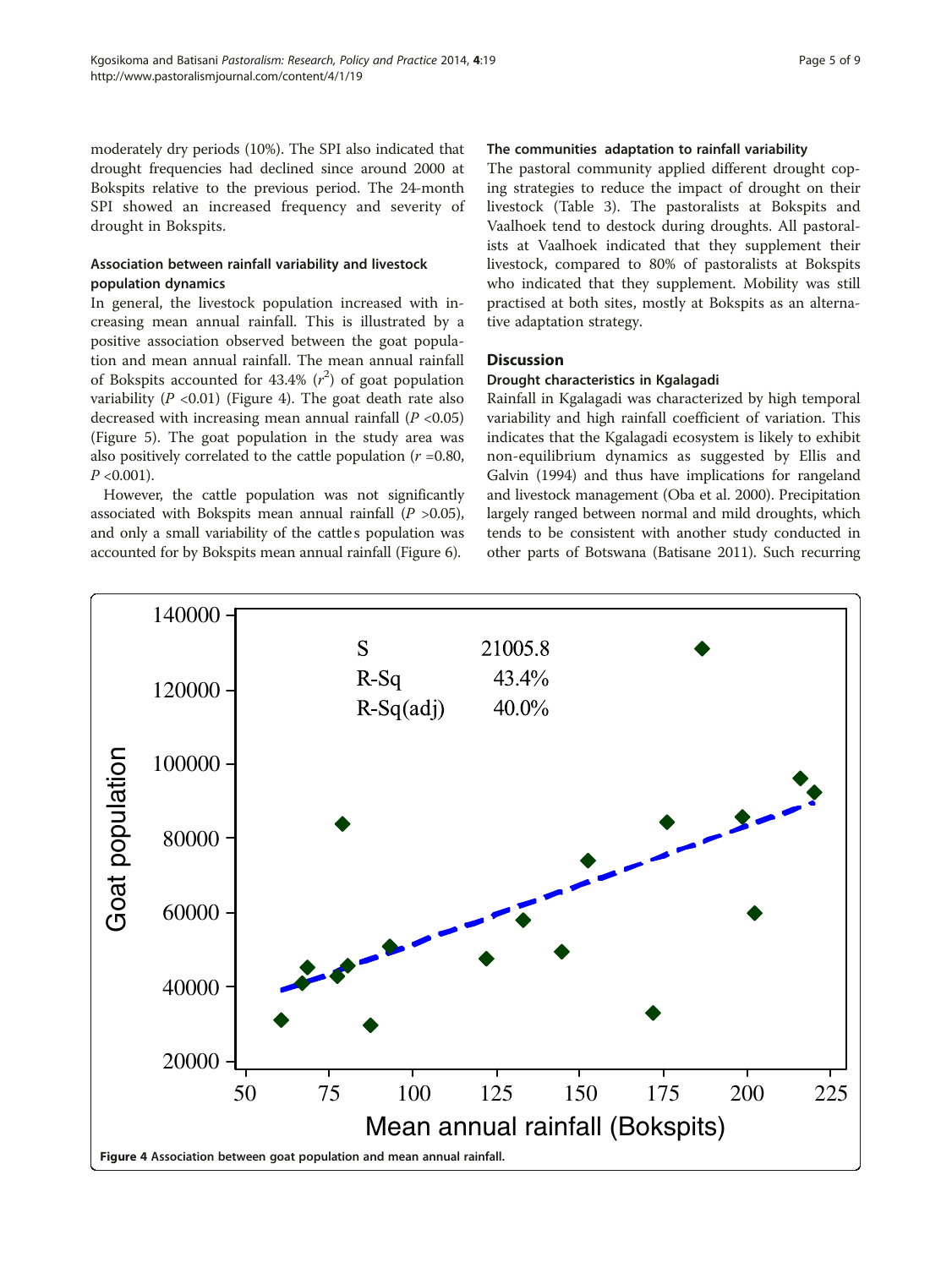<span id="page-5-0"></span>

droughts, though mild, have the ability to create poverty traps especially for already vulnerable groups such as women (Sherwood [2013\)](#page-8-0), particularly in areas like Bokspits where alternative livelihood options are limited. The SPI for Bokspits also revealed that drought frequencies had decreased in the last decade relative to previous decades. This observation needs to be investigated further because it is contrary to the thinking that southern Africa is likely to get drier due to climate change and consequently has high occurrences of rainfall extreme events (Lioubimtseva and Henebry [2009](#page-7-0); Eriksen and Silva [2009](#page-7-0)).

## Association between rainfall variability and livestock population dynamics

The livestock population in Kgalagadi followed a boom and bust pattern such that the population increases for a couple of years and then crashed, as suggested in other studies in Botswana (Perkins [1991\)](#page-8-0) and elsewhere (McCabe [1987;](#page-8-0) Desta and Coppock [2002\)](#page-7-0). This is consistent with a non-equilibrium ecosystem (Angassa and Oba [2007](#page-7-0)). In our study, livestock populations generally increased with increasing rainfall, which could be explained partially by

the importance of rainfall on vegetation production (Ward et al. [2004\)](#page-8-0). In this study, the goat population was moderately associated with mean annual precipitation and basically decreased during drought years. A possible explanation could be that higher precipitation facilitates feed availability during the dry season, which subsequently minimizes mortality and increases births, leading to increased goat populations (Mapiye et al. [2009](#page-8-0)). However, goats are known to be resilient to harsh conditions (Toulmin [1996](#page-8-0)), which is contrary to the observation of our study. The reason goats are responsive to rainfall variability in this study could be that they do not forage far from the degraded ranges around homesteads (McCabe [1987\)](#page-8-0) as they have to return to the kraal at night and are thus more vulnerable to fluctuations in forage supply. An alternative explanation could be that goats, unlike cattle, are reared by almost every household in the study area and most goats are not supplemented with feed, unlike cattle owned by better-off households. In addition, the market for goats in Botswana is not well-organized, compared to the cattle market, and therefore, opportunities to destock goats during a drought year are limited.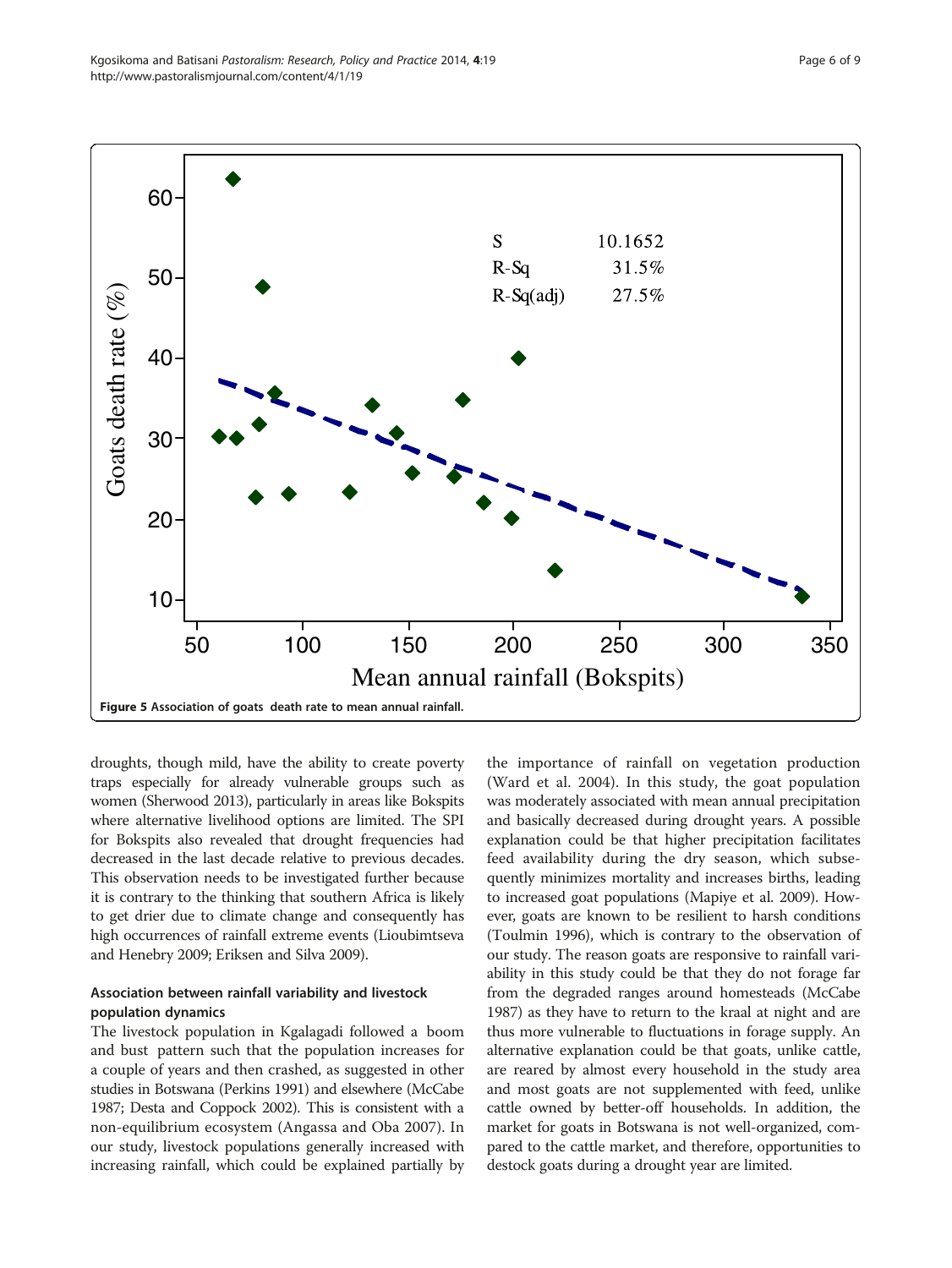<span id="page-6-0"></span>

The cattle population also decreased with decreasing rainfall, but failed to show a significant relationship with mean annual rainfall. The results are consistent with another study that found that climate variability affects pasture productivity in Africa, but not cattle performance (Stige et al. [2006\)](#page-8-0). The lack of a significant relationship between cattle populations and rainfall levels observed in our study could be due to management interventions by the pastoral communities to protect their investments (Stige et al. [2006\)](#page-8-0).

On the contrary, Angassa and Oba [\(2007](#page-7-0)) observed that rainfall variability influenced cattle population dynamics

Table 3 Pastoral communities drought adaptation strategies

| <b>Adaptation</b>     | <b>Pastoral community</b>     |                               | $\mathbf{v}^2$ | P-value |
|-----------------------|-------------------------------|-------------------------------|----------------|---------|
| strategy              | <b>Bokspits</b><br>$(n = 40)$ | <b>Vaalhoek</b><br>$(n = 31)$ |                |         |
| Destocking            | 82.5                          | 83.9                          | 0.023          | >0.05   |
| Supplementary feeding | 80.0                          | 100                           | 6.99           | < 0.05  |
| Mobility              | 675                           | 419                           | 4.6            | < 0.05  |

under communal as well as ranching management systems in Ethiopia, and their finding was further confirmed by others (Alemayehu and Fantahun [2012\)](#page-7-0). The observation on cattle responses to rainfall variability in eastern Africa differs from our results. The differences could be attributed to the fact that the cattle production system in Botswana is relatively less dependent on natural resources as compared to that in Ethiopia. Supplementation and new water sources alter the dynamics of non-equilibrium rangeland ecosystems (Wehrden et al. [2012](#page-8-0)), and this could have decoupled the cattle population and rainfall variability.

#### Communities adaptation to rainfall variability

The pastoral communities applied different adaptation strategies to reduce the impact of drought on their livestock productivity, but their over-reliance on livestock makes them more vulnerable to climate shocks (Sherwood [2013](#page-8-0)). In the Kgalagadi study area, pastoralists used feed supplementation to sustain their livestock, noted elsewhere in Botswana (Mogotsi et al. [2011\)](#page-8-0). This strategy is partially facilitated by government through subsidization of animal feeds during drought at the Livestock Advisory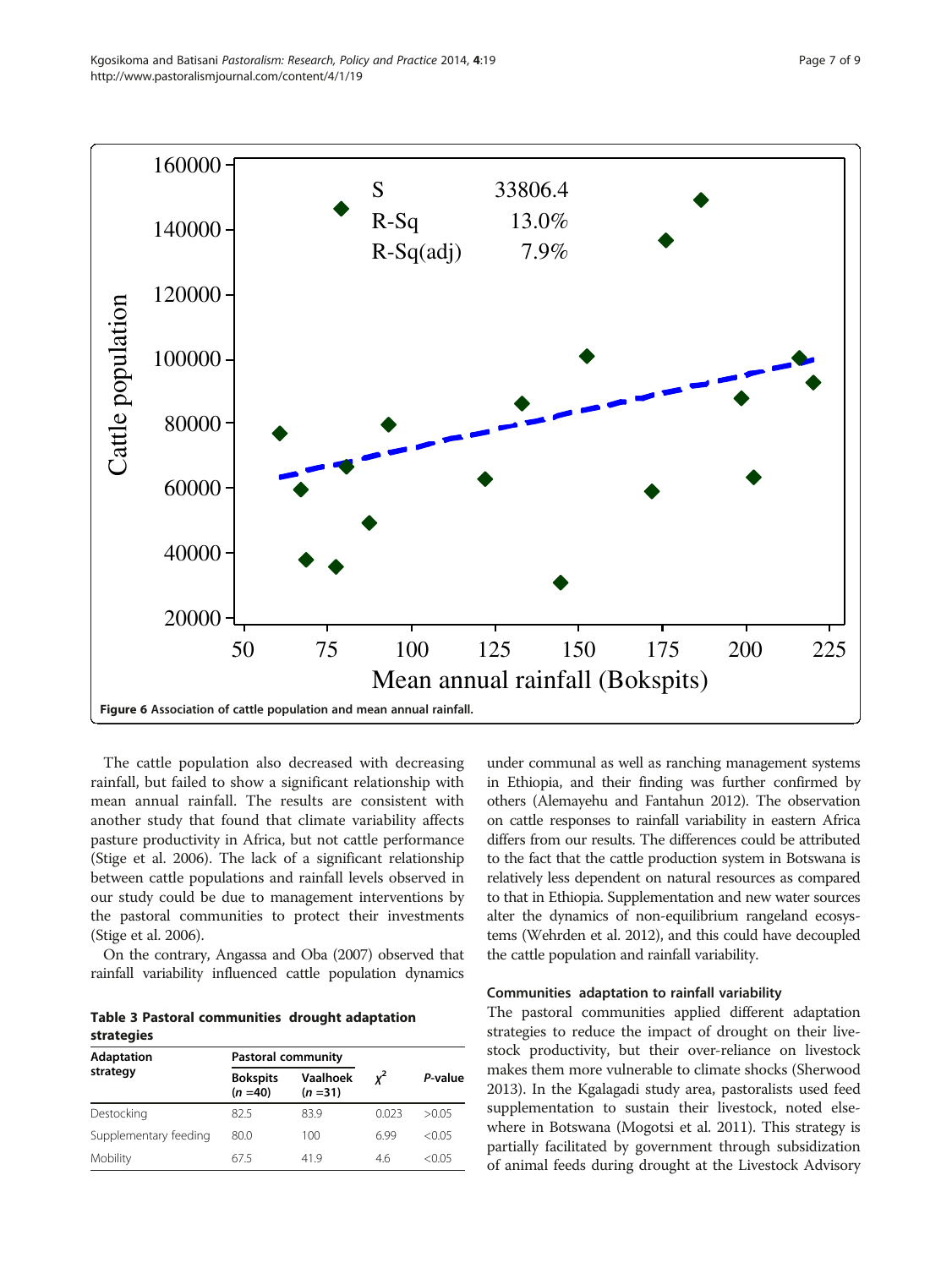<span id="page-7-0"></span>Centre located at Bokspits. The pastoralists also used locally available feed resources like Acacia pods to supplement their animals. In addition, pastoralists tend to destock some of their cattle during drought as suggested in other studies (Mogotsi et al. [2011](#page-8-0)). This strategy works sufficiently for cattle because there is a well-organized market through the Botswana Meat Commission. However, there is no well-organized market for goats and sheep and pastoralists are therefore not able to sell these in time. This could also explain why the goat population tends to be more responsive to rainfall variability. Pastoral farmers in Botswana can also rely on drilled boreholes for water supplies in droughts.

Mobility was another strategy used to cope with drought, because Bokspits area exhibits spatial vegetation heterogeneity between sand dunes, which influences forage availability for grazing animals (Scoones [1995\)](#page-8-0). Therefore, livestock mobility is necessary to effectively use the heterogeneous vegetation and widely practised in communal rangelands of Africa to cope with drought (Samuels et al. [2013\)](#page-8-0). But pasture land reforms such as the Tribal Grazing Land Policy (TGLP) of Botswana, which promotes fencing and privatization of communal land, limit the ability of pastoralists and farmers to move their livestock between grazing areas. This could also explain why this strategy was least used by pastoralists at Bokspits as there are fenced ranches around their grazing lands. Though mobility is widely practised across Africa, it needs to be wellplanned; otherwise, animals could be crowded in one area especially during droughts, leading to overgrazing, range degradation and eventually increased livestock mortality (Nkedianye et al. [2011\)](#page-8-0).

## Conclusion

Kgalagadi South is characterized by frequent normal to mild droughts and infrequent moderate droughts as indicated by a high rainfall coefficient of variation and low SPI indexes. The impact of recurring droughts tends to lead to decline in livestock populations, particularly goats. The weak association between livestock populations, especially cattle and rainfall variability, suggests that management practices are buffering the impacts of climate shocks. Current pastoral farmers adaptation strategies include destocking, feed supplementation and mobility. The sustainability of mobility as an adaptation practice is questionable due to continued promotion of the Tribal Grazing Land Policy, which will result in most communal grazing land being managed as private ranches. Hence, there is a need for an improved drought management policy that would complement pastoral farmers adaptation practices and improve resilience to drought.

#### Competing interests

The authors declare that they have no competing interests.

#### Authors contributions

OK developed the concept, collected the data, carried out the data analysis and drafted the manuscript. NB provided the rainfall data and commented on the manuscript. Both authors approved the final manuscript.

#### Authors information

OK (Ph.D.) is an ecologist at the Department of Agricultural Research and carries out research on ecosystem management and climate change. NB is a Professor in Earth and Environmental Systems and Lead Researcher in Climate Change at Botswana Institute for Technology Research and Innovation.

#### Acknowledgements

Thanks to Indegeneous Vegetation Project (IVP) for funding and provision of Map. Professor Gufu Oba advice and guidance during the study is appreciated. Thanks to Kgalagadi community, A. Moroke, K. Dintwe, and enumerators for their support during fieldwork. Gratitute to Department of Meterological Services and Ministry of Agriculture for providing secoondary data.

#### Author details

<sup>1</sup> Department of Agricultural Research, Private Bag 033, Gaborone, Botswana. 2 Botswana Institute for Technology Research and Innovation, Private Bag 0082, Gaborone, Botswana.

#### Received: 13 June 2014 Accepted: 21 October 2014 Published online: 24 December 2014

#### References

- Alemayehu, K, and T Fantahun. 2012. The effect of climate change on ruminant livestock population dynamics in Ethiopia. Livestock Research for Rural Development 24(10):185.
- Angassa, A, and G Oba. 2007. Relating long-term rainfall variability to cattle population dynamics in communal rangelands and a government ranch in southern Ethiopia. Agricultural Systems 94:715 725.
- Batisane, N. 2011. The spatio-temporal-severity dynamics of drought in Botswana. Journal of Environmental Protection 2:803 816.
- Begzsuren, S, JE Ellis, DS Ojima, MB Coughenour, and T Chuluun. 2004. Livestock responses to droughts and severe winter weather in the Gobi Three Beauty National Park, Mongolia. Journal of Arid Environments 59: 785 796.
- Best, AS, K Johst, T Munkemuller, and JMJ Travis. 2007. Which species will successfully track climate change? The influence of intraspecific competition and density dependent dispersal on range shifting dynamics. Oikos 116:1531 1539.
- Burgess, J. 2003. Country pasture/forage resource profile (Botswana). [http://www.](http://www.fao.org/ag/AGP/AGPC/doc/counprof/PDF%20files/Botswana.pdf) [fao.org/ag/AGP/AGPC/doc/counprof/PDF%20files/Botswana.pdf](http://www.fao.org/ag/AGP/AGPC/doc/counprof/PDF%20files/Botswana.pdf) (accessed 24/11/2014)
- CSO. 1996. Agricultural Census Report. Gaborone, Botswana: Central Statistics Office.
- CSO. 2001. National Census Report. Gaborone. Botswana: Central Statistics Office. Desta, S, and DL Coppock. 2002. Cattle population dynamics in the southern
- Ethiopian rangelands, 1980 97. Journal of Range Management 55:439 451. Ellis, JE, and KA Galvin. 1994. Climate patterns and land-use practices in the dry zones of Africa. BioScience 44:340 349.
- Ellis, JE, and DM Swift. 1988. Stability of African pastoral ecosystem: alternate paradigms and implications for development. Journal of Range Management 41:450 459.
- Eriksen, S, and JA Silva. 2009. The vulnerability context of a savanna area in Mozambique: household drought coping strategies and responses to economic change. Environmental Science and Policy 12:33 52.
- IPCC. 2013. Summary for policymakers. In Climate change 2013. The physical science basis. Contribution of Working Group 1 to the Fifth Assessment Report of the Intergovernmental Panel on Climate Change, ed. TE Stocker, D Qin, GK Plattner, M Tignor, SK Allen, J Boschung, A Nauels, Y Xia, V Bex, and PM Midgley. Cambridge and New York: Cambridge University Press. <http://www.ipcc.ch/report/ar5/wg1/>. Accessed 14 Oct 2014.
- IVP BOT. 2004. Kgalagadi Situational Analysis. Gaborone, Botswana: Indigenous Vegetation Project.
- Lioubimtseva, E, and GM Henebry. 2009. Climate and environmental change in arid Central Asia: impacts, vulnerability, and adaptations. Journal of Arid Environments 73:963 977.